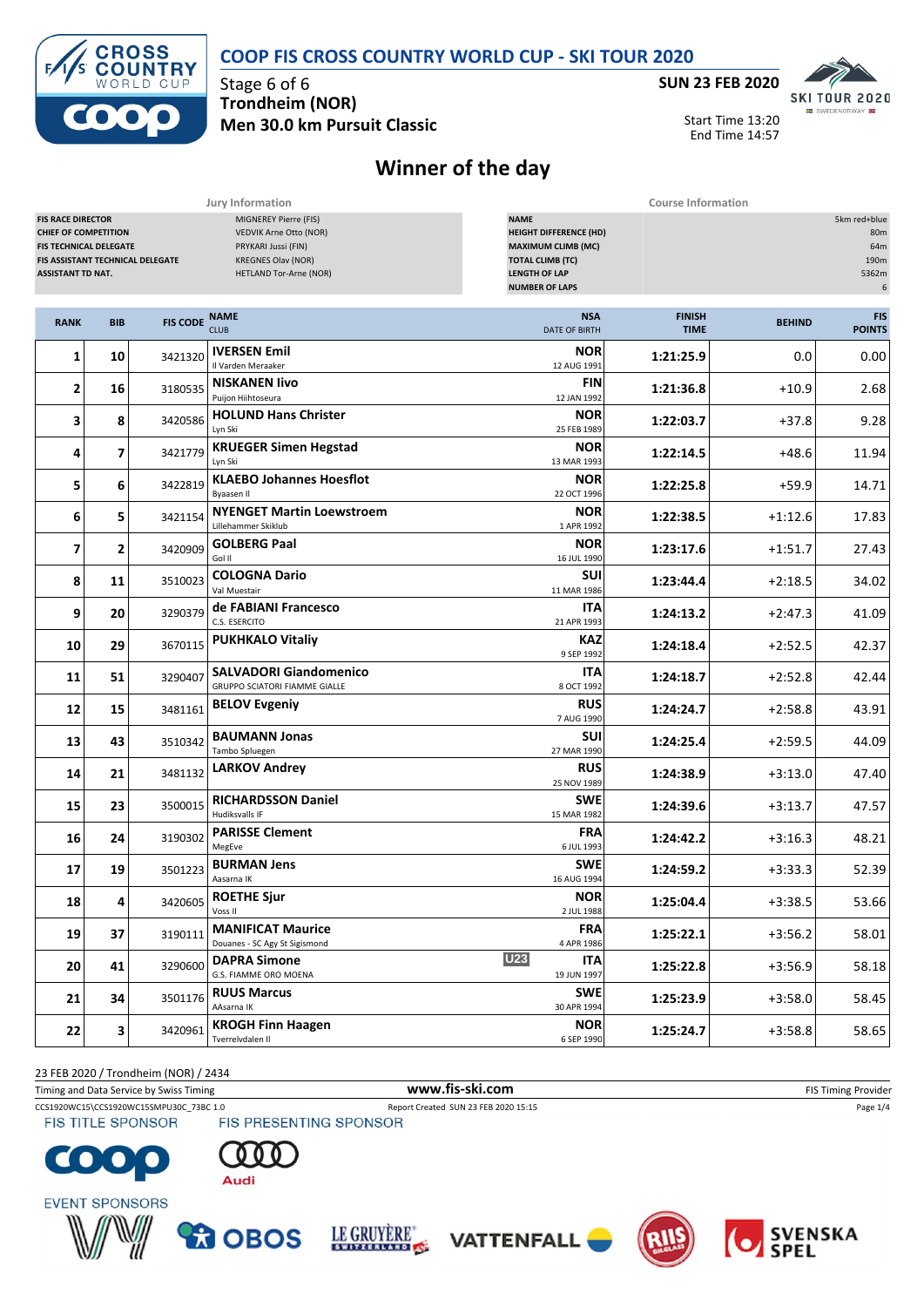**COOP FIS CROSS COUNTRY WORLD CUP - SKI TOUR 2020**



Stage 6 of 6 **Trondheim (NOR) Men 30.0 km Pursuit Classic**



Start Time 13:20 End Time 14:57

## **Winner of the day**

| <b>RANK</b> | <b>BIB</b>  | <b>FIS CODE</b> | <b>NAME</b><br><b>CLUB</b>                                 | <b>NSA</b><br><b>DATE OF BIRTH</b>     | <b>FINISH</b><br><b>TIME</b> | <b>BEHIND</b> | <b>FIS</b><br><b>POINTS</b> |
|-------------|-------------|-----------------|------------------------------------------------------------|----------------------------------------|------------------------------|---------------|-----------------------------|
| 23          | $\mathbf 1$ | 3482277         | <b>BOLSHUNOV Alexander</b>                                 | <b>RUS</b><br>31 DEC 1996              | 1:25:32.6                    | $+4:06.7$     | 60.59                       |
| 24          | 36          | 3510479         | <b>RUEESCH Jason</b><br>Davos                              | $+4:22.4$                              | 64.45                        |               |                             |
| 25          | 31          | 3300190         | YOSHIDA Keishin<br>Japan Self Defense Forces Physical      | JPN<br>12 JAN 1987                     | 1:25:50.4                    | $+4:24.5$     | 64.96                       |
| 26          | 49          | 3290504         | <b>VENTURA Paolo</b><br>C.S. ESERCITO                      | ITA<br>1 APR 1996                      | 1:25:51.7                    | $+4:25.8$     | 65.28                       |
| 27          | 30          | 3500991         | <b>WESTBERG Karl-Johan</b><br>Boraas Sk                    | <b>SWE</b><br>9 DEC 1992               | 1:25:55.3                    | $+4:29.4$     | 66.17                       |
| 28          | 32          | 3510534         | <b>KLEE Beda</b><br>Speer Ebnat-Kappel                     | <b>SUI</b><br>16 JUN 1996              | 1:25:56.4                    | $+4:30.5$     | 66.44                       |
| 29          | 46          | 3300494         | <b>BABA Naoto</b><br>Senshu University                     | JPN<br>20 JUL 1996                     | 1:25:57.2                    | $+4:31.3$     | 66.63                       |
| 30          | 26          | 3481432         | <b>MALTSEV Artem</b>                                       | <b>RUS</b><br>24 MAY 1993              | 1:25:58.4                    | $+4:32.5$     | 66.93                       |
| 31          | 12          | 3510351         | <b>FURGER Roman</b><br>Schattdorf                          | <b>SUI</b><br>10 FEB 1990              | 1:26:10.3                    | $+4:44.4$     | 69.85                       |
| 32          | 25          | 3020003         | <b>ESTEVE ALTIMIRAS Ireneu</b><br><b>NEC</b>               | <b>AND</b><br>1:26:11.4<br>21 JUN 1996 |                              |               | 70.12                       |
| 32          | 54          | 3490145         | <b>ROJO Imanol</b><br>ALPINO UZTURRE-RFEDI                 | <b>ESP</b><br>30 NOV 1990              | 1:26:11.4                    | $+4:45.5$     | 70.12                       |
| 34          | 53          | 3270010         | <b>MALONEY WESTGAARD Thomas</b>                            | IRL<br>1:26:15.8<br>10 OCT 1995        |                              | $+4:49.9$     | 71.20                       |
| 35          | 61          | 3670098         | <b>BASHMAKOV Nail</b>                                      | <b>KAZ</b><br>1:26:17.1<br>29 SEP 1995 |                              | $+4:51.2$     | 71.52                       |
| 36          | 59          | 3670022         | <b>VELICHKO Yevgeniy</b>                                   | KAZ<br>1:26:18.2<br>2 APR 1987         |                              | $+4:52.3$     | 71.79                       |
| 37          | 27          | 3501010         | <b>HAEGGSTROEM Johan</b><br>Piteaa Elit Sk                 | <b>SWE</b><br>10 MAR 1992              | 1:26:20.1                    | $+4:54.2$     | 72.26                       |
| 37          | 42          | 3100268         | <b>KENNEDY Russell</b><br>Canmore Nordic Ski Club          | <b>CAN</b><br>7 OCT 1991               | 1:26:20.1                    | $+4:54.2$     | 72.26                       |
| 39          | 35          | 3501356         | <b>DANIELSSON Filip</b><br>SK Bore                         | <b>SWE</b><br>15 NOV 1996              | 1:26:20.9                    | $+4:55.0$     | 72.45                       |
| 40          | 9           | 3481803         | <b>MELNICHENKO Andrey</b>                                  | <b>RUS</b><br>21 MAY 1992              | 1:26:44.1                    | $+5:18.2$     | 78.15                       |
| 41          | 14          | 3482105         | YAKIMUSHKIN Ivan                                           | <b>RUS</b><br>17 JUN 1996              | 1:27:08.1                    | $+5:42.2$     | 84.05                       |
| 42          | 45          | 3100283         | <b>PALMER-CHARRETTE Evan</b><br>Lappe Nordic               | <b>CAN</b><br>21 MAY 1994              | 1:27:26.8                    | $+6:00.9$     | 88.64                       |
| 43          | 56          | 3180865         | <b>VUORINEN Lauri</b><br>Skiteam 105                       | FIN<br>1:27:26.9<br>1 JAN 1995         |                              | $+6:01.0$     | 88.66                       |
| 44          | 52          | 3500972         | <b>BERGSTROEM Martin</b><br>Piteaa Elit SK                 | <b>SWE</b><br>1:27:27.2<br>8 FEB 1992  |                              | $+6:01.3$     | 88.74                       |
| 45          | 28          | 3530496         | <b>NORRIS David</b><br>Alaska Pacific University Nordic Sk | <b>USA</b><br>12 DEC 1990              | 1:27:31.3                    |               | 89.74                       |
| 46          | 38          | 3190358         | <b>TIBERGHIEN Jean</b><br>La Feclaz                        | <b>FRA</b><br>2 APR 1995               | 1:27:36.8<br>$+6:10.9$       |               | 91.09                       |
| 47          | 17          | 3422619         | <b>VALNES Erik</b><br>Bardufoss Og omegn if                | <b>NOR</b><br>19 APR 1996              | 1:28:21.3                    | $+6:55.4$     | 102.02                      |

23 FEB 2020 / Trondheim (NOR) / 2434

Timing and Data Service by Swiss Timing **WWW.fis-Ski.com WWW.fis-Ski.com** FIS Timing Provider

CCS1920WC15\CCS1920WC15SMPU30C\_73BC 1.0 Report Created SUN 23 FEB 2020 15:15 Page 2/4<br>
FIS TITLE SPONSOR FIS PRESENTING SPONSOR **FIS TITLE SPONSOR** 













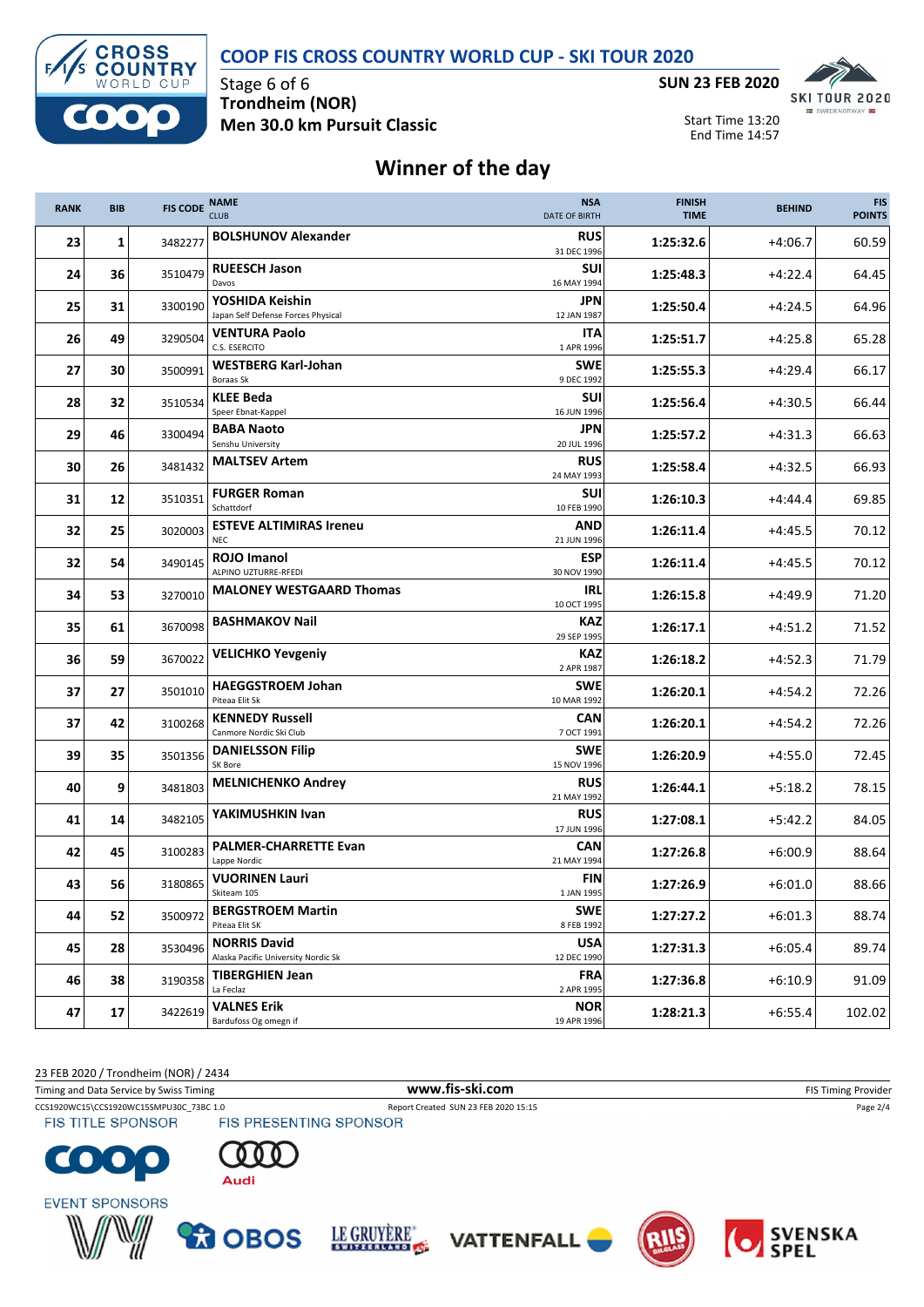



Stage 6 of 6 **Trondheim (NOR) Men 30.0 km Pursuit Classic**



Start Time 13:20 End Time 14:57

## **Winner of the day**

| <b>RANK</b> | <b>BIB</b> | <b>FIS CODE</b> | <b>NAME</b><br><b>CLUB</b>                                 | <b>NSA</b><br><b>DATE OF BIRTH</b> | <b>FINISH</b><br><b>TIME</b> | <b>BEHIND</b> | <b>FIS</b><br><b>POINTS</b> |
|-------------|------------|-----------------|------------------------------------------------------------|------------------------------------|------------------------------|---------------|-----------------------------|
| 48          | 13         | 3482280         | <b>SPITSOV Denis</b>                                       | <b>RUS</b><br>16 AUG 1996          | 1:28:42.4                    | $+7:16.5$     | 107.21                      |
| 49          | 57         | 3120063         | <b>SHANG Jincai</b>                                        | <b>CHN</b><br>10 OCT 1993          | 1:29:11.6                    | $+7:45.7$     | 114.38                      |
| 50          | 40         | 3220002         | <b>MUSGRAVE Andrew</b><br>Huntly Nordic Ski Club/Roea IL   | <b>GBR</b><br>6 MAR 1990           | 1:29:14.2                    | $+7:48.3$     | 115.02                      |
| 51          | 50         | 3481163         | <b>RETIVYKH Gleb</b>                                       | <b>RUS</b><br>30 DEC 1991          | 1:29:31.8                    | $+8:05.9$     | 119.34                      |
| 52          | 47         | 3670078         | <b>KLIMIN Olzhas</b>                                       | <b>KAZ</b><br>30 AUG 1996          | 1:30:00.8                    | $+8:34.9$     | 126.46                      |
| 53          | 58         | 3100321         | <b>DUMAS Alexis</b><br>Skibec Nordiaue                     | <b>CAN</b><br>25 APR 1995          | 1:30:01.1                    | $+8:35.2$     | 126.54                      |
| 54          | 22         | 3250038         | <b>EINARSSON Snorri Eythor</b><br>Ullur                    | <b>ISL</b><br>21 FEB 1986          | 1:30:07.2                    | $+8:41.3$     | 128.03                      |
| 55          | 55         | 3530772         | <b>LUSTGARTEN Benjamin</b><br>Craftsbury Nordic Ski Club   | <b>USA</b><br>17 APR 1992          | 1:30:10.1                    | $+8:44.2$     | 128.75                      |
| 56          | 60         | 3120109         | <b>ENTEMAKE Maowulietibieke</b><br>China Military ski team | <b>CHN</b><br>19 NOV 1996          | 1:31:38.4                    | $+10:12.5$    | 150.43                      |
| 57          | 65         | 3100287         | IZQUIERDO-BERNIER Ricardo<br><b>Fondeurs Laurentides</b>   | <b>CAN</b><br>30 APR 1995          | 1:31:43.7                    | $+10:17.8$    | 151.73                      |

|  | <b>Did not Finished</b> |
|--|-------------------------|
|--|-------------------------|

| ------------------ |         |                        |             |  |
|--------------------|---------|------------------------|-------------|--|
| 33                 |         | 3430249 BURY Dominik   | <b>POL</b>  |  |
|                    |         | AZS AWF Katowice       | 29 NOV 1996 |  |
| 18                 | 3220016 | <b>YOUNG Andrew</b>    | <b>GBR</b>  |  |
|                    |         | Huntly Nordic Ski Club | 21 FEB 1992 |  |

| Did not Start |         |                                                     |                           |  |
|---------------|---------|-----------------------------------------------------|---------------------------|--|
| 39            | 3150570 | <b>NOVAK Michal</b><br>Dukla Liberec                | <b>CZE</b><br>26 OCT 1996 |  |
| 44            | 3300373 | MIYAZAWA Hiroyuki<br>JR East Ski Team               | JPN.<br>12 OCT 1991       |  |
| 48            | 3181007 | <b>VUORELA Markus</b><br>Jamin Janne                | <b>FIN</b><br>28 MAY 1996 |  |
| 62            | 3500330 | <b>PETERSON Teodor</b><br>Saagmyra SK               | <b>SWE</b><br>1 MAY 1988  |  |
| 63            | 3390167 | <b>ALEV Alvar Johannes</b><br>Skiclub Joulu         | <b>EST</b><br>29 SEP 1993 |  |
| 64            | 3290326 | <b>PELLEGRINO Federico</b><br>G.S. FIAMME ORO MOENA | <b>ITA</b><br>1 SEP 1990  |  |

| <b>WEATHER</b> | <b>SNOW CONDITION</b> | <b>COMPETITORS / NSA</b><br><b>TEMPERATURES</b> |                  |                |               |            |            |            |            |     |
|----------------|-----------------------|-------------------------------------------------|------------------|----------------|---------------|------------|------------|------------|------------|-----|
|                |                       | <b>AIR</b>                                      | SNOW             | <b>ENTRIES</b> | <b>RANKED</b> | <b>DNS</b> | <b>DNF</b> | <b>DSQ</b> | <b>DQB</b> | LAP |
| Light rain     | Packed                | $3.0^\circ C$                                   | $-0.5^{\circ}$ C | / 20<br>65     | --<br>л.      | 6/6        |            | 0/0        | 0/0        | 0/0 |

23 FEB 2020 / Trondheim (NOR) / 2434

Timing and Data Service by Swiss Timing **WWW.fis-Ski.com WWW.fis-Ski.com** FIS Timing Provider CCS1920WC15\CCS1920WC15SMPU30C\_73BC 1.0 Report Created SUN 23 FEB 2020 15:15 Page 3/4<br>
FIS TITLE SPONSOR FIS PRESENTING SPONSOR **FIS TITLE SPONSOR** C  $\bullet$  . Audi **EVENT SPONSORS R**OBOS LE GRUYÈRE" SVENSKA<br>SPEL **VATTENFALL**